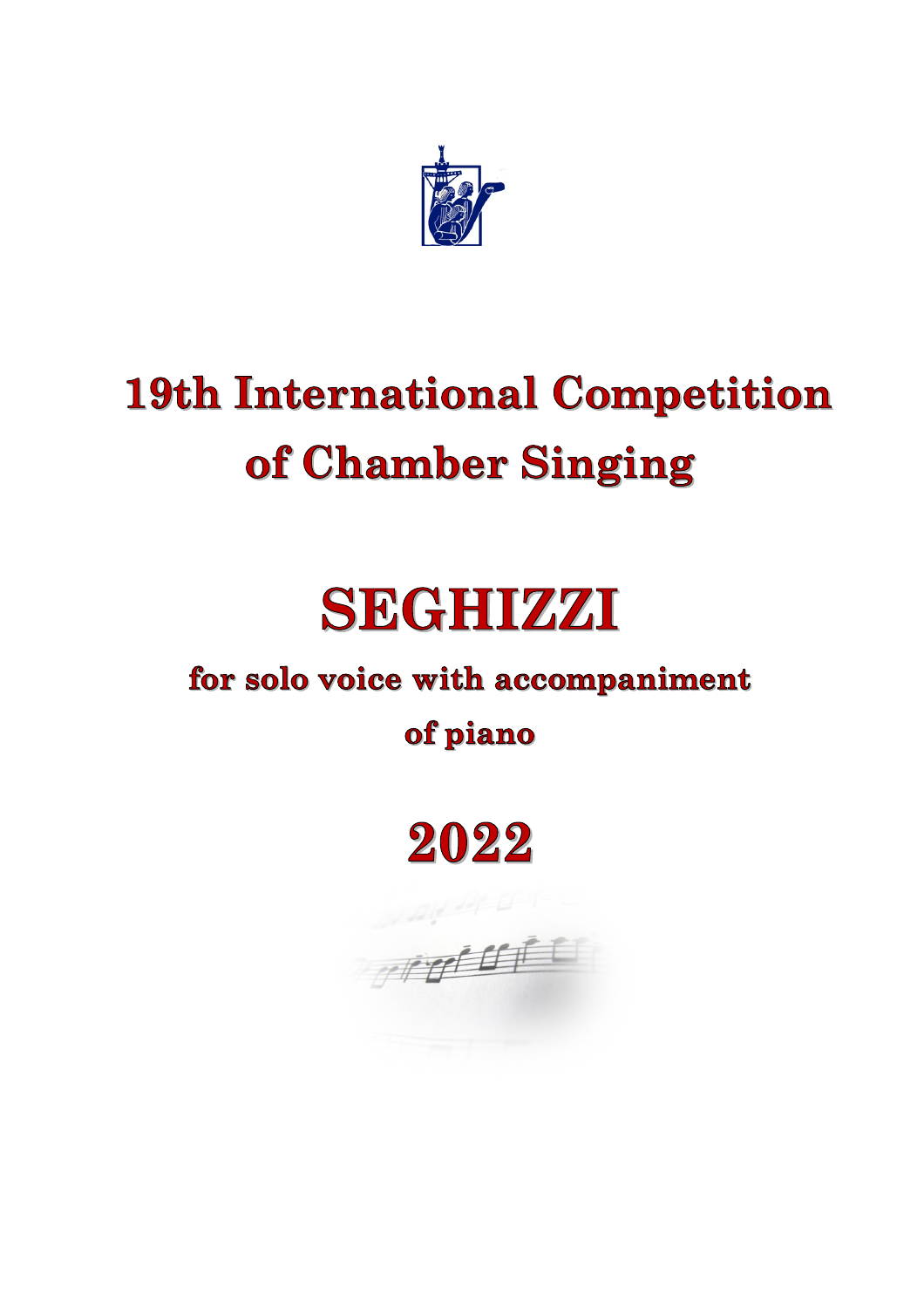

### **THE "C.A. SEGHIZZI" CHORAL ASSOCIATION ANNOUNCES THE 19th "SEGHIZZI" INTERNATIONAL CHAMBER MUSIC COMPETITION FOR SOLO VOICE AND PIANO**

GORIZIA (Italy),  $12<sup>th</sup> - 13<sup>th</sup>$  July 2022

The event is sponsored by the following institutions: Italian ministry of cultural heritage, Friuli Venezia Giulia Region, Fondazione Ca.Ri.Go, Municipality of Gorizia

ANNOUNCEMENT AND REGULATIONS OF THE 19TH SEGHIZZI INTERNATIONAL CHAMBER MUSIC COMPETITION FOR SOLO VOICE AND PIANO - GORIZIA (Italy), 12th – 13th July 2022

#### Art. 1

Only singers born after 1st June 1987 can enter the competition.

#### Art. 2

The repertoire shall consist of music originally composed for solo voice with piano accompaniment and performed in its original musical version and language with particular reference to the Lieder repertoire.

#### Art. 3

If requested by the singers, the Organizing Committee will provide a pianist.

Art. 4

The competition does not provide for any subdivisions among the different vocal registers.

#### Art. 5

Closing date for receipt of completed applications is midnight of **20TH June 2022.** 

#### Art. 6

The Artistic Board reserves the right to ask for the replacement of pieces which do not comply with these Regulations.

#### Art. 7

Winners of the first prize in the previous two editions cannot register for this year's Competition.

Art. 8

The performances of the competition will take place in Gorizia. All performances are open to the public.

**Semi-finals on Tuesday 12th July 2022** at 2 p.m.

**Finals on Wednesday 13th July 2022** at 2 p.m.

**Prize-giving ceremony and concert of the winners: on Wednesday 13th July 2022** at 9 p.m.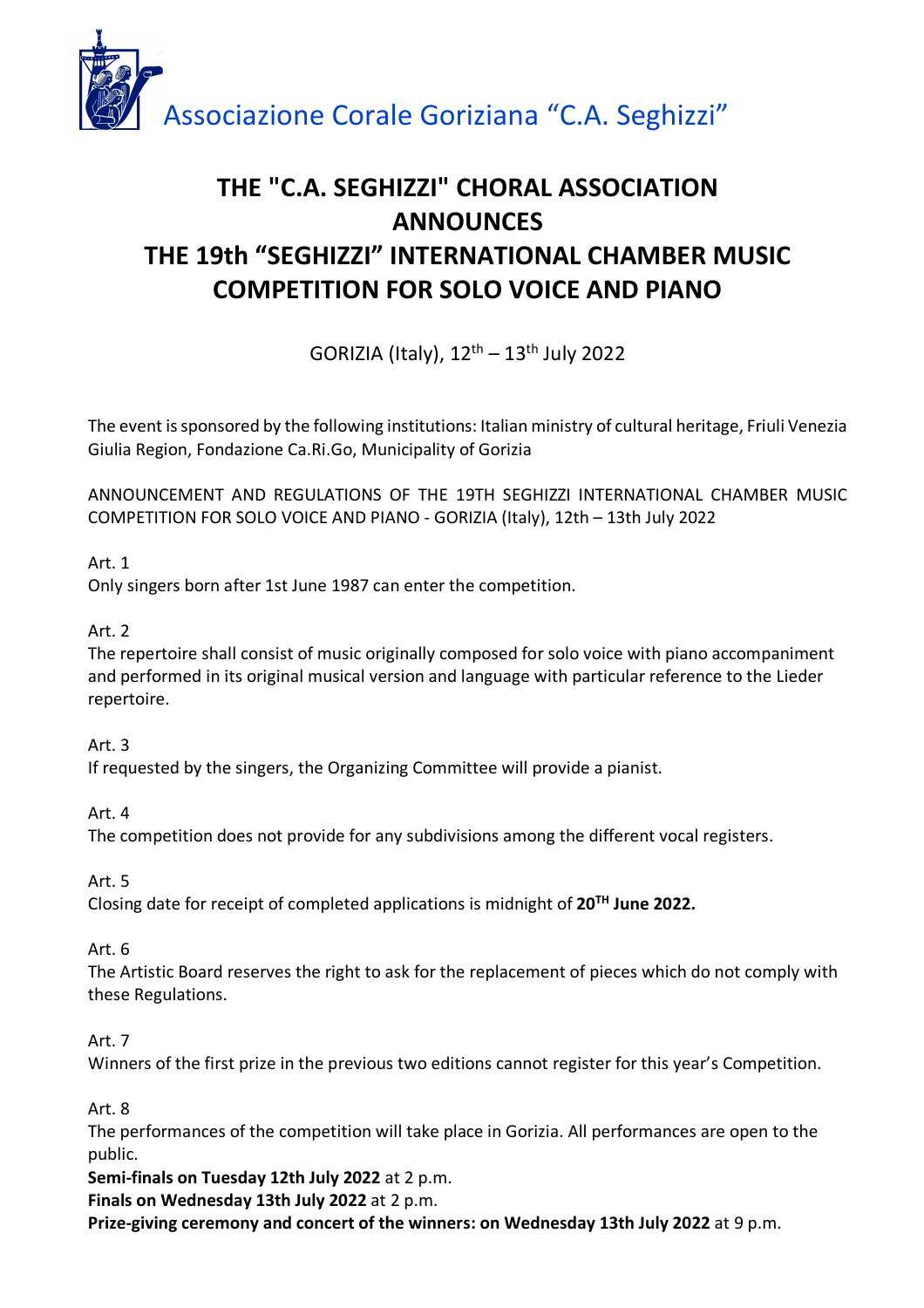

Art. 9

Contestants are responsible for their own travel and accommodation costs and for those of their accompanist.

Art. 10

The International Jury will consist of five members chosen among musicians and personalities from the musical scene; The Artistic Director of the Competition will be the President the Jury.

Art. 11

Contestants shall perform the following programme:

SEMI-FINAL

a) a composition for solo voice with piano accompaniment written in the 18th century (1701-1800);

b) one or more compositions for solo voice with piano accompaniment written in the 19th century (1801-1900);

The TOTAL duration of the programme shall not exceed about 10- 15 minutes.

FINAL

a) one or more compositions for solo voice with piano accompaniment written in the 19th century (1801-1900);

b) one or more compositions for solo voice with piano accompaniment written in the 20th century (from 1901 to the present day). These compositions have to be different from the ones submitted for the same period in the semi-final;

c) a performance of one piece by Cesare Augusto Seghizzi will be appreciated. The Organising Committee will make scores available.

The TOTAL duration of the programme shall not exceed about 15- 20 minutes.

Art. 12

Contestants have to email their application to Segreteria del concorso di canto cameristico Seghizzi at info.seghizzi@gmail.com by midnight of 20th June 2022. Applications have to include the following:

a) complete personal information and contact details (name, surname, place and date of birth, permanent address, phone and/or mobile phone number, email address) along with a copy of the ID card or passport;

b) a list of the scores submitted with complete information about the Authors and the year the compositions were written;

c) a readable copy in PDF format of each score submitted;

d) personal information of the possible instrumentalist accompanying the singer (name, surname, permanent address);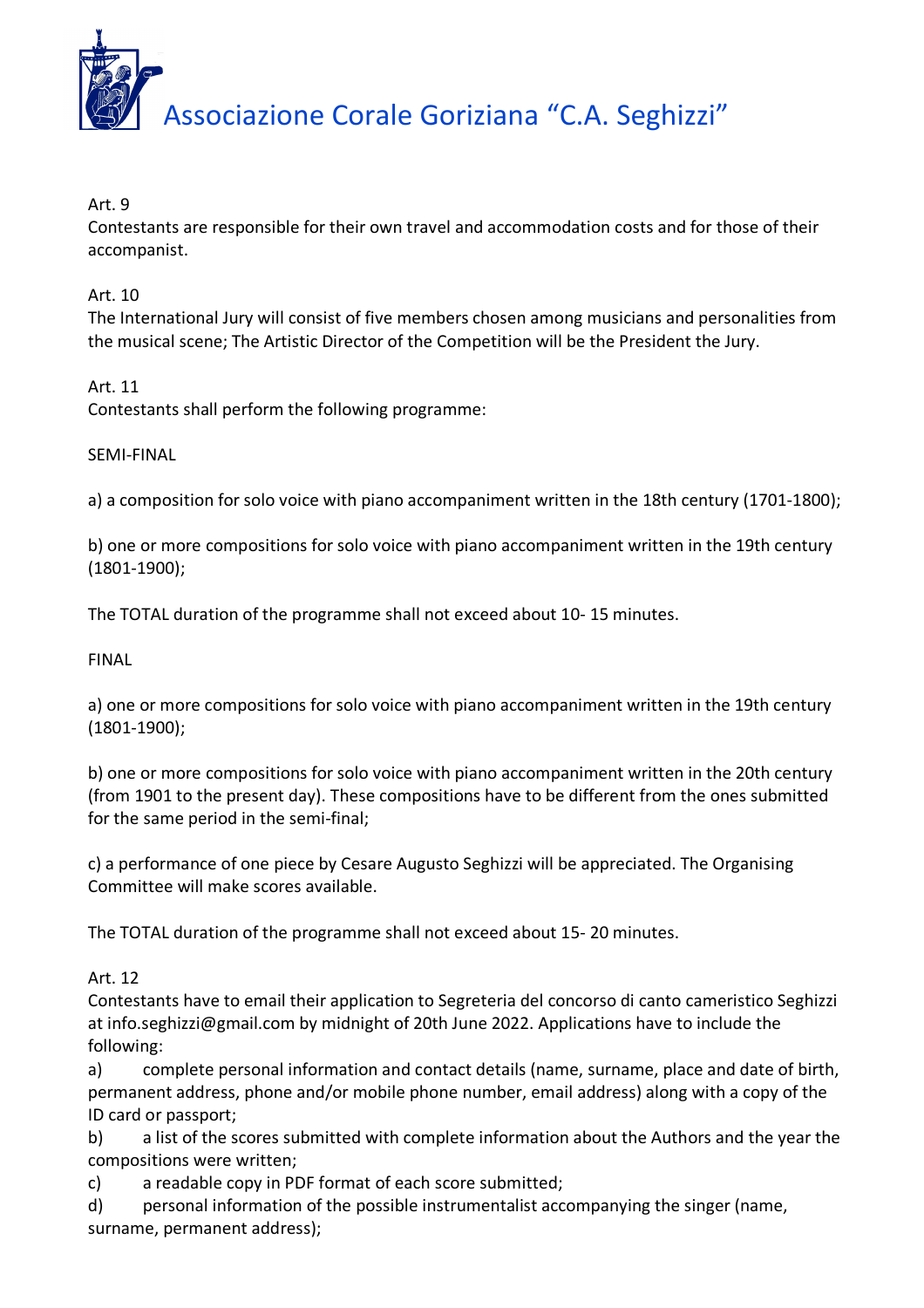

- e) a detailed curriculum vitae including also any artistic experiences;
- f) a passport-size photo in jpg format possibly.

All required information and materials have to be emailed at info.seghizzi@gmail.com. No single score sheets will be accepted: each composition has to be sent in a single PDF document.

#### Art. 13

When applying for the competition, contestants have to pay an **entry fee of Euro 40,00 (forty).** The payment has to be made in advance on the current account n. 100000002714 ABI 03069 CAB 12499 CIN N of Intesa Sanpaolo S.p.A. Corso Verdi 104, 34170 Gorizia – bank account holder's name: Associazione Corale Goriziana "C.A. Seghizzi". For payments from abroad the IBAN number is IT59N0306912499100000002714 and the BIC/SWIFT code is BCITITMM. Please write name and surname of the contestant in the payment details. If contestants require a pianist, they have to pay an **entry fee of Euro 60,00 (sixty) in total**. Please note that any bank charge related to the payment of the entry fee must be paid by the applicants.

#### Art. 14

The performance order will be publicly decided by lot in the presence of the representatives of the Organizing Committee and the Artistic Director at noon (12.00 p.m.) on 12th July 2022 in Gorizia. Contestants have to be present at the draw. If a contestant is not present at that moment, the next one will take his/her place.

#### Art. 15

The ranking list will result from the arithmetic average of the scores without the highest and the lowest mark. At least the first 6 (six) semi-finalists will be eligible to enter the Final.

#### Art. 16

In the case of an ex-aequo, the Jury will collegially decide the first six qualified, for whom there can be no ex- aequo.

#### Art. 17

The judgement of the Jury is unquestionable. The members of the Jury will abstain from voting when their role turns out to be incompatible with respect to one or more contestants.

#### Art. 18 PRIZES

1st Prize Euro 2,000 Certificate and plate or trophy and study award of 1,000 euros given by Associazione Musica Pura, Pordenone, for a performance in autumn 2022 within the event "XIII edizione di Perle Musicali in Villa".

| 2nd Prize | Euro 1,000 Certificate and plate or trophy |  |
|-----------|--------------------------------------------|--|
| 3rd Prize | Euro 500 Certificate and plate or trophy   |  |
| 4th Prize | Certificate and plate                      |  |
| 5th Prize | Certificate and plate                      |  |
| 6th Prize | Certificate and plate                      |  |
|           |                                            |  |

If a contestant is not present at the prize-giving ceremony, he/she will lose the right to receive the prize. For the first three classified the Organizing Committee will promote as much as possible their